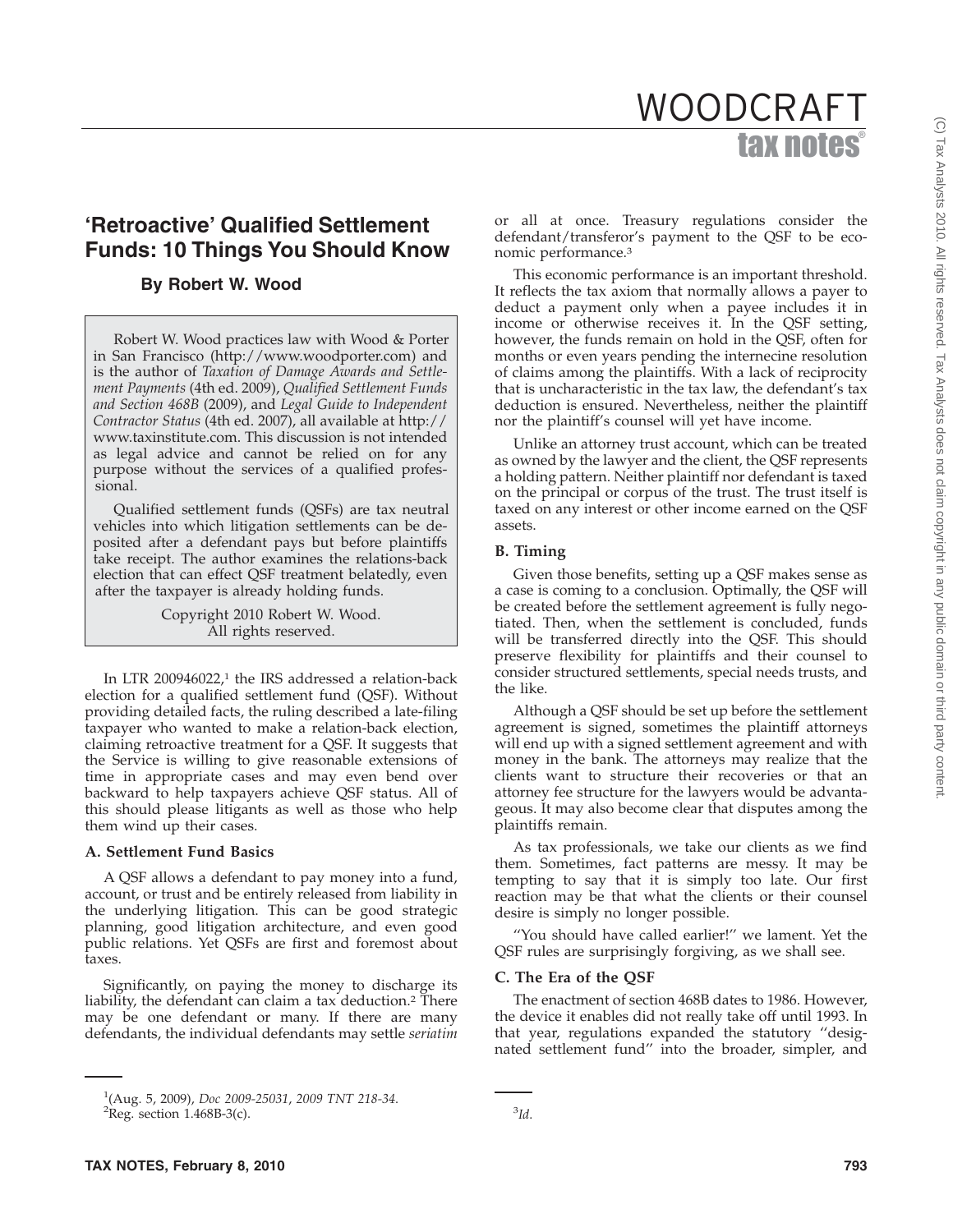#### **COMMENTARY / WOODCRAFT**

more flexible QSF.4 Optimally, one plans ahead and establishes a QSF with no need for retroactivity.

But because we all live in an imperfect world, here are 10 things you should know about QSFs and relation-back elections.

**1. You must meet three tests.** To achieve the desirable holding pattern tax status of a QSF, a fund must:

- be established under an order of, or approved by, specified governmental entities (including courts) and be subject to the continuing jurisdiction of that entity;
- be established to resolve or satisfy one or more claims that have resulted or may result from an event that has occurred and that has given rise to at least one claim asserting specified liabilities; and
- constitute a trust under applicable state law, or its assets must otherwise be segregated from other assets of the transferor.5

All three of these tests must be satisfied. A QSF (normally) is not a QSF until it meets all three tests.6

**2. Consider retroactive QSF treatment.** As anyone who has been involved in settlement discussions knows, there is usually much to be done as a case winds down. In some instances, issues are not dealt with when they should be. Unfortunately, the form of a transaction and the order in which events occur are extraordinarily important to tax results.

Yet even if the defendant has already paid settlement monies to plaintiff's counsel, it may not be too late to establish a QSF. One may still be able to invoke QSF treatment even after some fund, account, or trust that is not yet a QSF receives settlement proceeds. This extraordinary rule may allow the retroactive designation of a bank account as a QSF if two prerequisites are met:

- The fund, account, or trust must be a trust under state law when the attorney established the account (usually it is); or the account's assets must otherwise be segregated from other assets of the defendant/ transferor.
- The fund, account, or trust must be established to resolve or satisfy one or more claims that have resulted, or may result, from the litigation settlement.

Usually, an attorney-client trust account will satisfy the requirement of being a trust under state law. However, it is important for the attorney to segregate the client's recovery from other monies. As we shall see, this topic can be debated and some doubts remain about precisely what is required.

**3. Consider separate trust accounts.** Consider what happens if the funds have not been segregated in the traditional sense of the word. Take, for instance, a commingled lawyer trust account, often referred to as an

IOLTA account (interest on lawyers' trust accounts). Lawyers who handle client money are required by state law to maintain them.<sup>7</sup>

Under state bar rules, lawyers must segregate client monies from lawyer monies.8 Client monies must be held in trust. That includes a retainer sent to a lawyer to fund work not yet performed. It also includes settlement monies paid by defendants.

Most lawyers maintain a single trust account into which all of this money is deposited. Normally, client funds are commingled, so that monies from clients A, B, and C, and monies paid by a defendant in case D, will all be held together. State bars generally allow lawyers to maintain multiple IOLTA accounts.<sup>9</sup> As a result, it is possible for a lawyer to set up a new trust account for each case.

As a practical matter, however, most lawyers only set up new trust accounts for large cases or only when there is some question about who should receive the interest. The normal rule is that the interest on IOLTA accounts goes to the state bar, legal relief for the poor, etc.10 If a client requests it, however, most lawyers can and will set up a separate trust account for that client's funds, allowing the client to earn the interest.

Suppose a lawyer settles a case for \$1 million, and 40 percent will be the lawyer's fee. The lawyer will deposit the (typically joint) check into the (usually commingled) lawyer-client trust account. He will then (usually immediately) cut a check to himself for \$400,000, and another check to the client for \$600,000.

The lawyer will probably consider a separate trust account only if the money is likely to remain in the account for months, or if the client insists on getting the interest. These two variables are interrelated. The longer the money is expected to remain undistributed, the more likely the client will care about receiving the interest.

For these practical reasons, the ability to morph a lawyer-client trust account into a QSF may be limited. The money must be segregated from other funds.

**4. Which accounts are segregated enough?** Exactly what does ''segregated'' mean? The regulations say the assets must be physically segregated from other assets of the transferor or a related person.<sup>11</sup> Surprisingly, there appears to be no ruling expressly addressing whether commingled client monies in a regular IOLTA account

<sup>4</sup> *See* T.D. 8459 (Dec. 22, 1992), *92 TNT 253-13* (enacting reg. section 1.468B-1 to 1.468B-5, effective Jan. 1, 1993).

 ${}^5$ Reg. section 1.468B-1(c).

 ${}^{6}$ Reg. section 1.468B-1(j)(1).

<sup>7</sup> *See, e.g.,* Cal. Bus. & Prof. Code sections 6211-6213 (regarding IOLTA accounts); *see generally* http://www.iolta.org (for public information about IOLTA and IOLTA programs).

*See, e.g.,* Cal. Rule of Professional Conduct 4-100 (requiring attorneys to deposit funds received or held for the benefit of clients in a trust account separate from the attorney's own funds); New York Disciplinary Rule 9-102 (22 NYCRR 1200.46) (b) (regarding separate accounts kept by the attorneys for funds belonging to clients).

*See, e.g.,* Minnesota Office of Lawyers Professional Responsibility, Frequently Asked Questions About Trust Accounts (noting that lawyers may maintain multiple IOLTA accounts), *available at* http://www.mncourts.gov/lprb/trustfaq.html.

<sup>&</sup>lt;sup>10</sup>See generally Cal. Bus. & Prof. Code sections 6210-6228. <sup>11</sup>Reg. section 1.468B-1(h).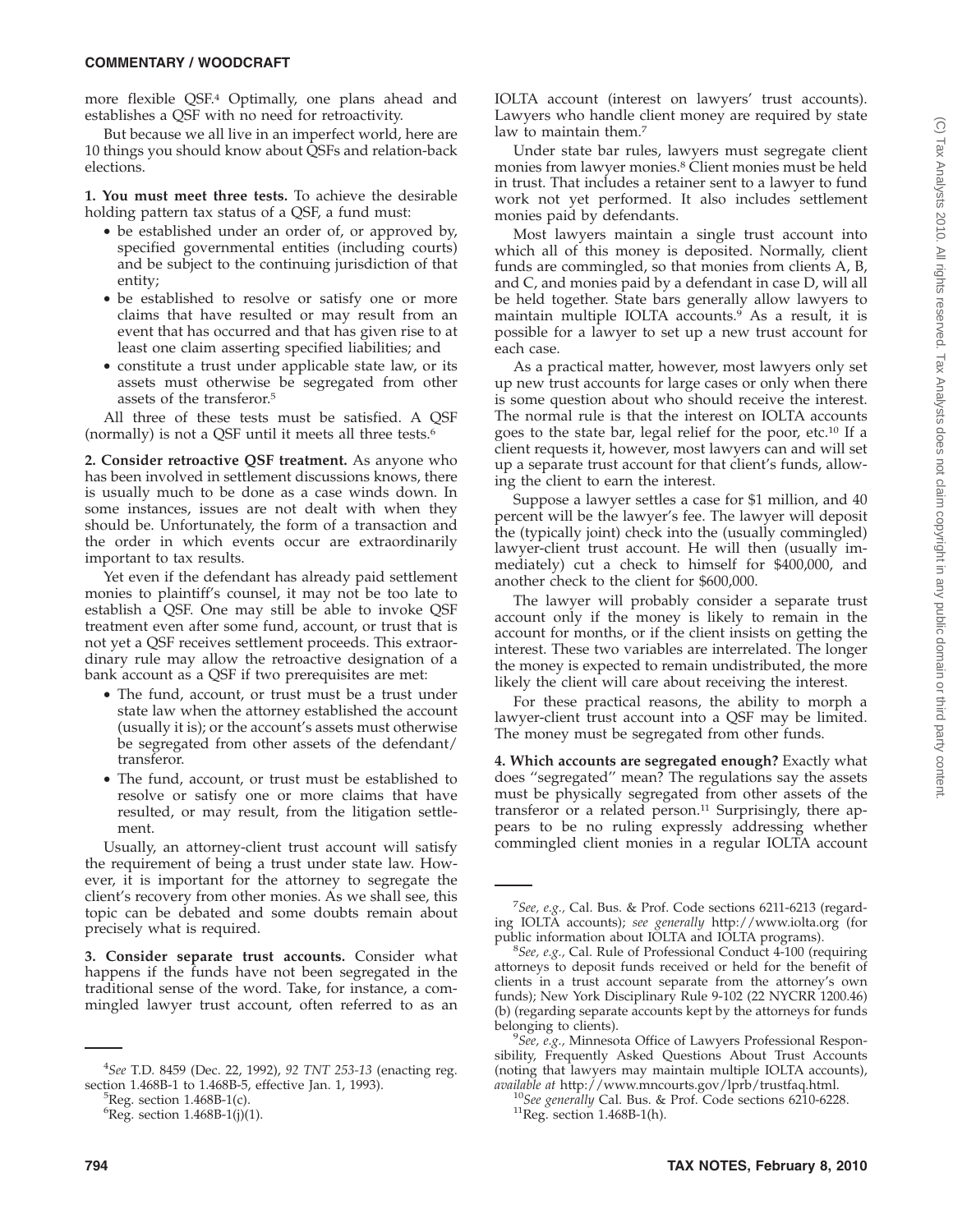can qualify as sufficiently segregated to support a relation-back election. There is also no ruling saying it cannot.

However, the general view among tax practitioners appears to be that a regular commingled lawyer's IOLTA account is not segregated enough to support a relationback election. A lawyer-client trust account, however, is arguably segregated from assets of the transferor, who will normally be the defendant. Even if the transferor is viewed as the lawyer, this may be enough.

The regulations specify, for example, that cash held by a transferor in a separate bank account satisfies the segregation requirement.<sup>12</sup> Presumably, this covers a separate lawyer-client trust account in which the monies belong to the plaintiffs *only in that case* and to their lawyers. However, could it also cover the more general IOLTA account?

It seems possible to argue that in the regulated world of lawyer trust accounts, even an IOLTA might be sufficiently segregated. It could be argued that the separate accounting generally required by state bars should be enough to support such separate treatment.

After all, lawyers maintaining an IOLTA account must be able to show exactly how much money is attributable to exactly which client. And the stakes are high. Lawyers can be disciplined and even disbarred for trust account violations.

If the lawyer has records to show exactly how much money is client A's and how much is client B's, isn't that segregated? Although money is fungible, that kind of segregation is sufficient under state bar rules, which are generally modeled after trust laws. Yet other tax authorities might be relevant.

For example, consider rabbi trusts. In that context, a segregation of funds would be a bad thing, spelling economic benefit and therefore early taxation of benefits. There, as long as monies are commingled and are not set aside in separate accounts, they are viewed as not segregated and therefore not yet as income.13

The rabbi trust example may rebut the argument that an IOLTA account could (by virtue of state trust law applicable to attorneys) be considered segregated. Of course, it could be argued that these are entirely different provisions with different purposes. Given the lack of guidance, the actual segregation of monies is certainly best. To avoid a big and expensive argument over these matters, funds should be segregated figuratively as well as literally in every case.

Furthermore, what happens if the lawyer isn't considered the transferor to a lawyer-client trust account? Consider the situation in which a plaintiff's lawyer receives into his lawyer-client trust account a wire transfer from the defendant. In that case, the defendant would be the transferor, not the plaintiff's lawyer.

Clearly, the monies in a segregated lawyer-client trust account would satisfy the requirement of being segregated from the defendant/transferor's assets. (If the money is wired into the lawyer's general IOLTA account and thus not segregated from the money of other clients, it is not so clear.) In either case, however, the plaintiff's lawyer and his client arguably have constructive or actual receipt (or economic benefit) by having monies deposited into the lawyer-client trust account. Hence, if one or both of them wish to be claimants to a QSF, is it too late to unring the bell? Maybe not.

Again, there is no authoritative guidance on this issue. Treasury regulations focus on segregation from the transferor's assets, not from the claimants' assets (and obviously also not from other clients of the plaintiff law firm). One might argue that if a court is willing to issue an order establishing a lawyer-client trust account as a QSF (via a relation-back election or otherwise), that court order should effectively trump any actual or constructive receipt, or economic benefit, concerns. Whether the IRS would agree is an open question.

**5. Selecting a court.** Which court to approach must be considered with every QSF, whether prospective or retroactive. After all, QSFs are creatures of court supervision. If you are making a relation-back election, your petition will in most respects look similar to a regular petition to establish a QSF. In fact, it may be identical.

The relation-back election is derived from federal income tax law. If you can meet the two prerequisites, you can petition any court to create and approve a trust. Then, if you file the requisite relation-back election statement, the QSF springs into existence retroactively, whether or not the court order approving the QSF says anything about the effective date of the election.14

As with any QSF, regardless of the effective date, a relation-back election can provide the luxury of time to resolve exactly who will get what and in what form, including whether a structure is a better alternative than cash. In many (if not most) cases, a structure will be preferable as a means of achieving tax savings, retirement goals, investment return, and even asset protection.

A relation-back election is made after the court order, but the court order is much like any other court order signaling the birth of the QSF. The court order creating a QSF need not say that it is retroactive. If you are petitioning for a court order and you know you want retroactive treatment, you can so state in your petition. Yet it is ultimately the relation-back election filed with the IRS that will make that determination.

The QSF is treated as coming into existence on the later of the following: (a) when the fund, account, or trust meets the second and third basic QSF requirements

<sup>12</sup>*Id*. <sup>13</sup>*See, e.g., Bank of Am. N.A. v. Moglia*, 330 F.3d 942, 944 (7th Cir. 2003) (discussing a rabbi trust example in which the trust was created by a congregation for its rabbi; the trust instrument provided that the rabbi would not receive the trust assets until he retired or otherwise ended his employment; until then, the trust corpus and any interest on it would be owned by the congregation and subject to claims of the congregation's creditors as if the assets were the general assets of the congregation); *see also* LTR 8113107 (Dec. 31, 1980) (funding of trust for N where assets of trust estate are subject to the claims of M's creditors and are not paid or made available within the meaning of section 451 will not constitute a taxable event for N).  $14$ Reg. section 1.468B-1(j)(2)(ii).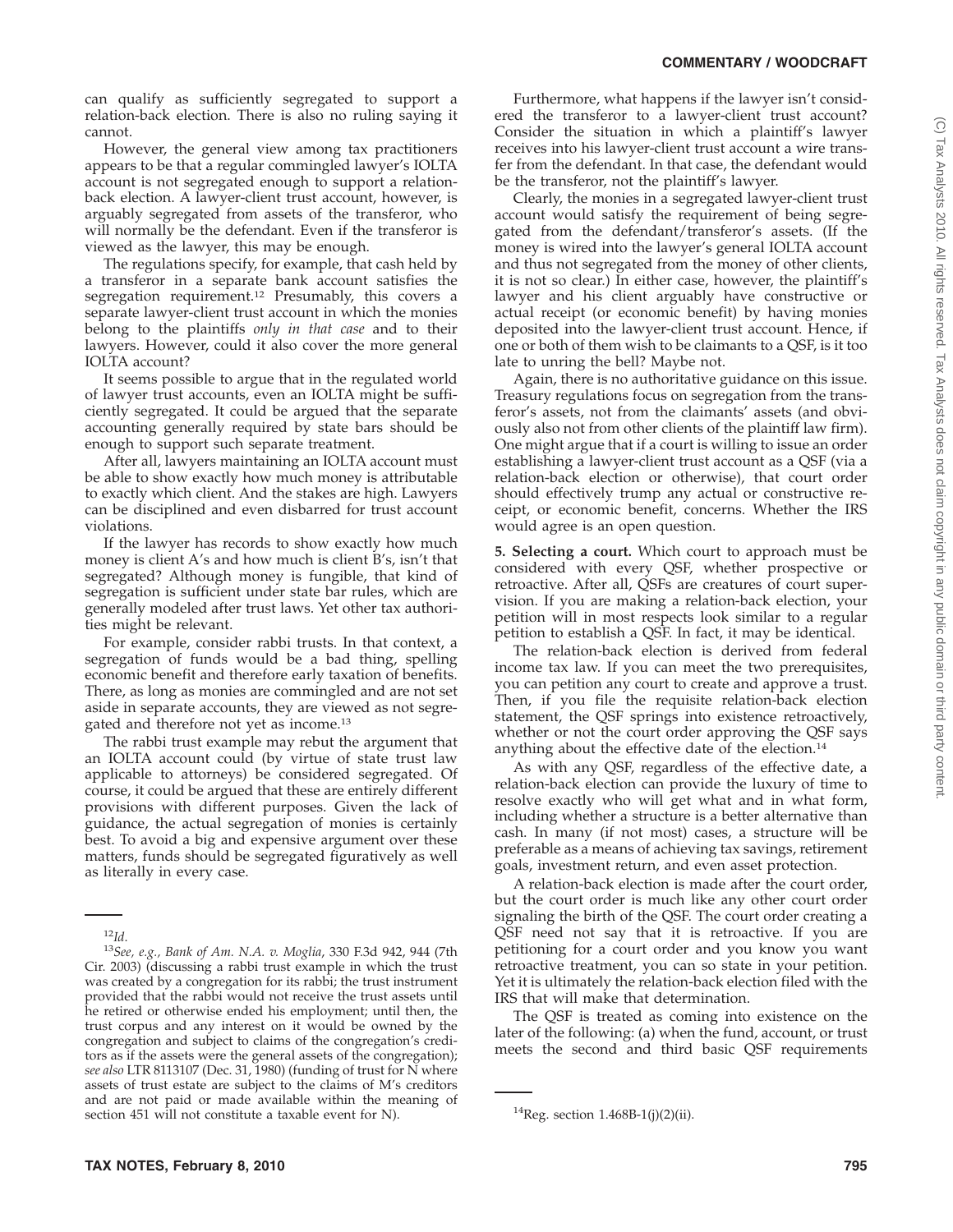#### **COMMENTARY / WOODCRAFT**

(other than the requirement of a court order); or (b) January 1 of the calendar year in which all three requirements are met. In other words, you can go back in time, but you can't go back before January 1. The assets held on the date the QSF is treated as coming into existence are treated as transferred to the QSF on that date.

**6. When to make the election.** The time for making the relation-back election is liberal: It is due at tax return filing time. You make a relation-back election by attaching a copy of the election statement to the federal income tax returns of the transferor, and of the QSF for the tax year in which the fund comes into existence.15 The election statement must be signed by each defendant/ transferor and by the administrator of the QSF. The returns must be timely filed, but fortunately, that includes extensions. Notably, it even includes amended returns of the transferors.16

By definition, you will have gone to court first before you can file the relation-back election. You ask the judge to order the QSF into existence. The resulting court order is what enables you to file your QSF relation-back election with the IRS.

In your petition requesting the court to approve the QSF, you might ask the court to approve the relation-back election, too, but this is not required. The relation-back election speaks for itself.17

The federal income tax return for a QSF is due on or before March 15.18 A copy of the election statement must also be attached to the income tax return of the defendant/transferor and the return for the QSF.19 In both cases, the relevant return is the one for the year the QSF is treated as coming into existence.20

The returns must be timely filed, but this includes extensions. Moreover, if you are a transferor, you can include a relation-back election statement on your amended return, $21$  meaning that you can include the election statement as long as the statute is open on your ability to amend.

In general, you will have three years from the time your original return was filed, or two years from the time the tax was paid, whichever comes later, to include an election statement on your amended return.<sup>22</sup> The Treasury regulations treat the tax year of the transferor's payment to the QSF as the year in which the QSF was formed and accepted by the court.23

**7. Obtaining the defendant's signature.** Although the requirements for a relation-back election are not onerous, obtaining the defendant's signature can be difficult. You need the signature of the defendants who have transferred funds to the fund, account, or trust that you are seeking to have qualified as a QSF. The defendant may

not be thrilled about losing the litigation, and consequently may not want to do anything that may be remotely helpful to the plaintiffs or their counsel.

However, some defendants can be persuaded to sign. Signing one or more documents after settlement can be innocuous, particularly if they are of the administrative or ministerial variety. You may be able to rely on language in a settlement agreement that the defendant will cooperate.

You may find the defendant wants a separate agreement or indemnity before signing. Of course, sometimes a defendant will sign out of self-interest, accelerating its tax deduction as shown in Example 1 below. Moreover, sometimes a judge may be helpful in convincing (or even ordering) the defendant to sign a relation-back election.

**8. Consider some examples.** For plaintiffs mired in the process of litigation and the crush of issues addressed at settlement time, the relation-back election provides a second chance to address tax issues. Consider these real-life examples:

**Example 1:** On September 1, 2008, a defendant corporation (with a tax year ending October 31) settles a class action for tort liabilities. Under the settlement agreement, the defendant transfers \$50 million to a segregated fund on September 1, 2008, and an additional \$50 million on October 31, 2008. On November 1, 2008, a federal district court approves the settlement agreement and the fund.

The defendant and the administrator may make a relation-back election by attaching an election statement to the fund's income tax return for the 2008 calendar year. The defendant must attach the election to its income tax return for the tax year ending October 31, 2008. The QSF will be treated as coming into existence on September 1, 2008 (the date of the first transfer). The defendant's September 1, 2008, and October 31, 2008, transfers to the fund are treated as transfers to a QSF.24

If the defendant did not consent to the election, the defendant might have trouble claiming its deduction on its tax return for its year ended October 31, 2008. After all, without the relation-back election, there is no QSF until November 1.

**Example 2:** On September 1, 2008, a defendant corporation (with a tax year ending October 31) settles a class action for tort liabilities. Under the settlement agreement, the defendant transfers \$50 million to a segregated fund on September 1, 2008, and \$50 million on October 31, 2008. On May 1, 2009, in the next calendar year, a federal district court approves the settlement agreement and the fund.

The defendant and the administrator may make a relation-back election by attaching an election statement to the fund's income tax return for the 2009 calendar year. The defendant must attach the election to its income tax return for the tax year ending October 31, 2009. The QSF will be treated as coming into existence on January 1, <sup>15</sup>Id.<br>
<sup>16</sup>Id.<br>
<sup>16</sup>Id.<br>
<sup>16</sup>Id.<br>
<sup>16</sup>Id.<br>
<sup>17</sup>Reg. section 1.468B-1(j)(2).<br>
<sup>18</sup>Reg. section 1.468B-2(k)(3).<br>
<sup>18</sup>Reg. section 1.468B-1(j)(2)(ii).<br>
<sup>20</sup>Id.<br>
<sup>22</sup>*See* section 6511(a).<br>
<sup>22</sup>*See* section 6511(a).<br>
<sup>23</sup>R